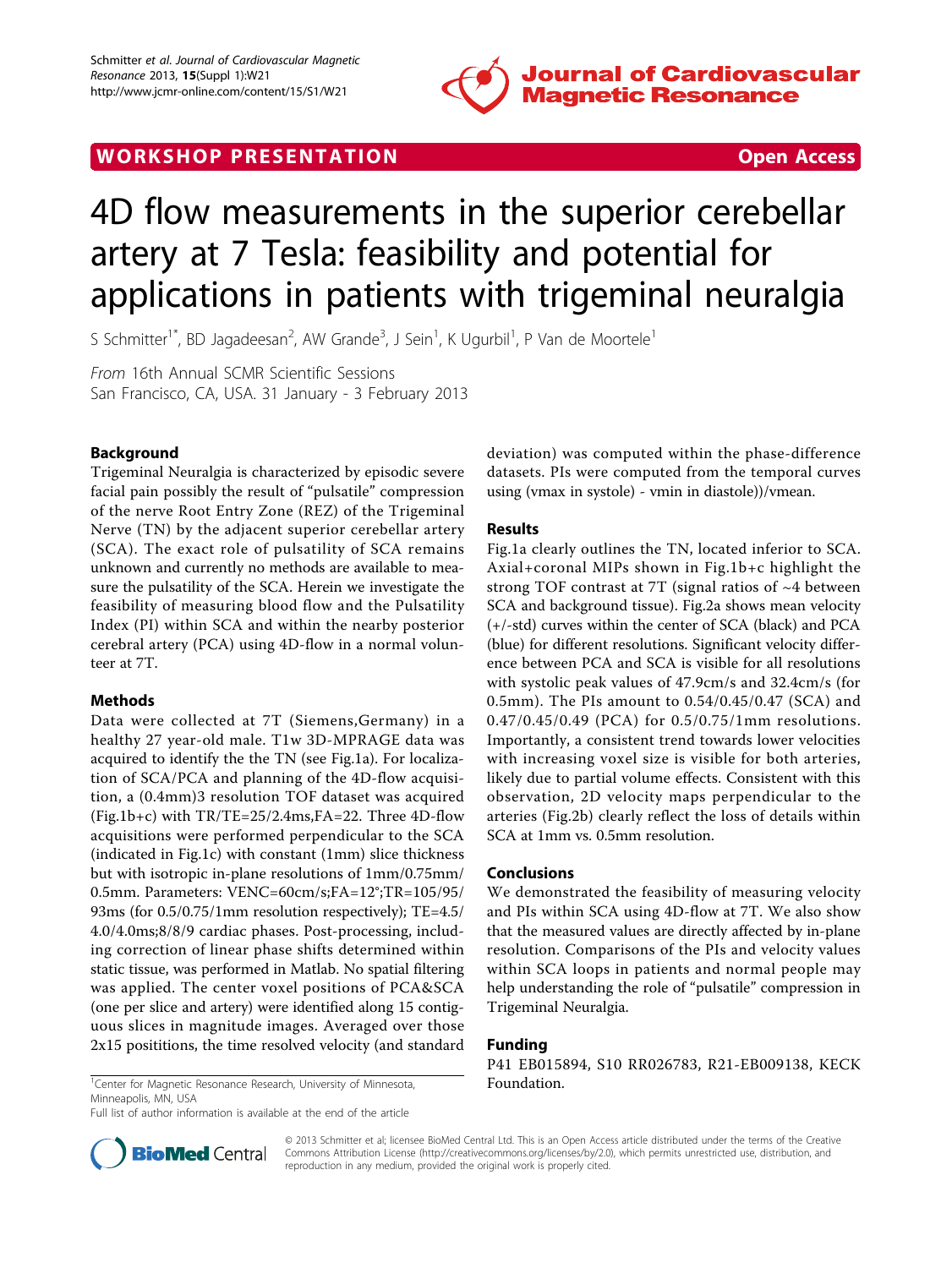<span id="page-1-0"></span>Schmitter et al. Journal of Cardiovascular Magnetic Resonance 2013, 15(Suppl 1):W21 http://www.jcmr-online.com/content/15/S1/W21